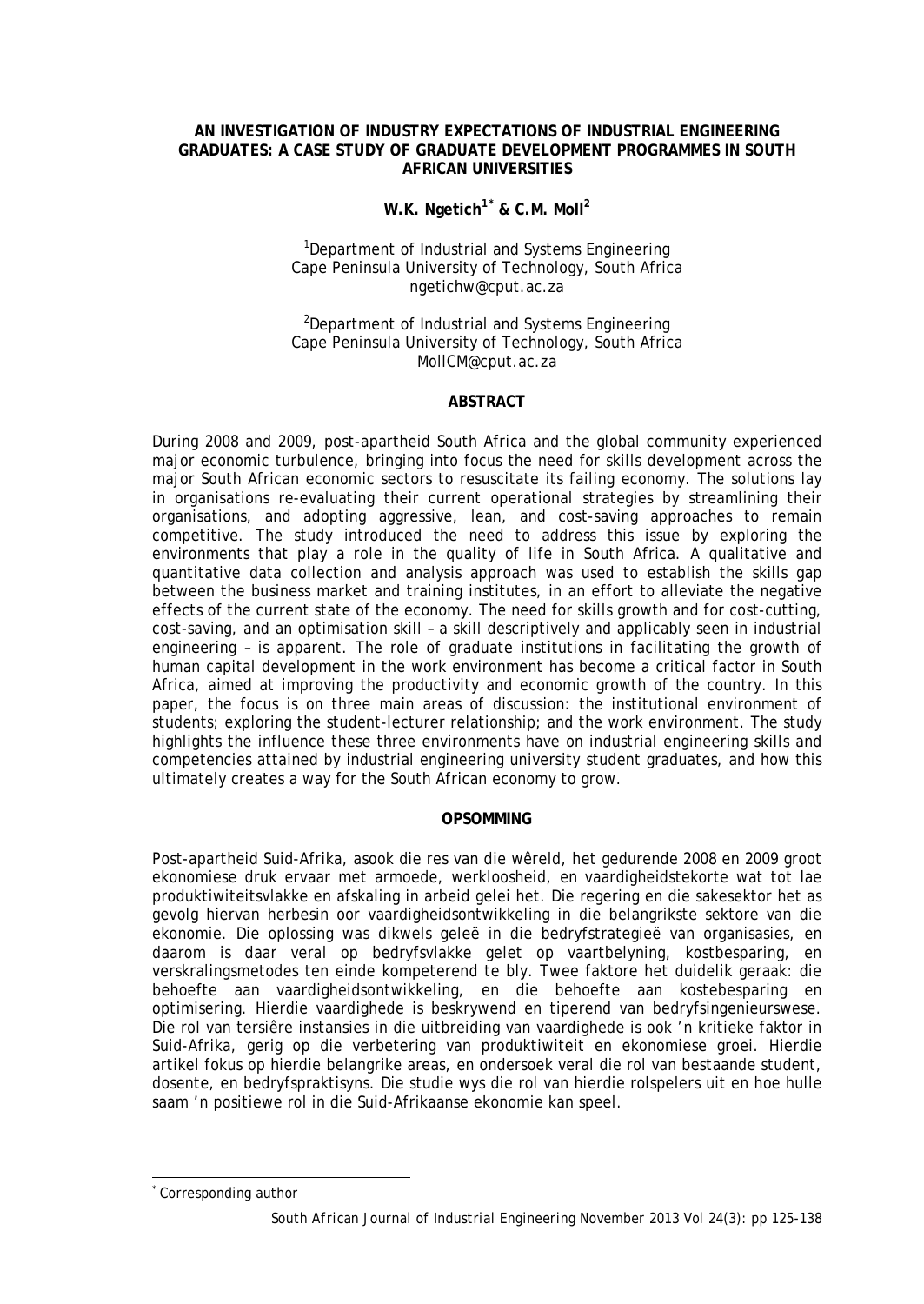#### **1 INTRODUCTION**

Since the 1970s and 1980s, skills development has been, and still is, a contentious issue in the South African industrial sector. The skills shortage in South Africa is one of the main impediments to reaching the government's stated economic growth targets. This has made skills development crucial to South Africa's growth and progress [10]. Two major challenges addressed during the post-apartheid era, poverty and unemployment [24], called for an aggressive approach to skills development. This aggressive approach is evident in the government's efforts in creating the Department of Higher Education and Training. This has incorporated various entities, such as human capital development, under the Human Resource Development Strategy for South Africa and the higher education bodies, in cooperation with the South African Qualifications Authority, to foster skills development that aims to realise a systematised post-school education and training structure.

The South African Qualifications Authority Act [19,25], passed into law in October 1995, prescribed the establishment of, among other entities, the South African Qualifications Authority, the National Qualifications Framework, and the Sectoral Education and Training Authorities. The introduction of the Joint Initiative for Priority Skills Acquisition, together with the higher education bodies, has created a renewed approach to the economic skills needed to improve economic growth, as reaffirmed by Mlambo-Ngcuka:

*'In a country such as ours skills shortage and skills inadequacy is so glaring. In South Africa we have missed so many opportunities because of skills. We import artisans, welders even for regular scheduled activities such as statutory shutdowns of oil refineries. Concurrently we also need a skills revolution in the curriculum of tertiary education, as well as in the quality of public education. In identifying growth areas in our economy we have isolated the growth and areas in which inadequate service provision, constrains growth. These are: infrastructure limitation; sectoral development; economy initiatives; service delivery; and Human Resource Development (HRD), the biggest cross-cutting constraint. Since the issue of appropriate skills arises as the most constraining factor. In AsgiSA, we have established the Joint Initiative for Priority Skills Acquisition (JIPSA) as an interim response to deal with skills shortages. The skills that we lack and desperately need are: engineering skills (100 000 per annum); planning and management skills, and education and health managers; artisans; teacher in public education (in mathematics and science), the inability to communicate by graduates has been identified by employers as a major problem that contributes to the unemployment of graduates; cross-cutting skills; Information and Communication Technology (ICT); project managers; finance skills; skills for growing sectors e.g. ICT.'* [10]

The evolution of industrial engineering, as discussed by Zandin [36], began in the early 1960s with the learning 'student' being equipped with subjects such as work-study, method studies, production, material handling, layout planning, and a few financial subjects. During the 1970s it was realised that the environment of industrial engineers was changing, and that the student was entering an era of planning and scheduling. As a result, the academic syllabi changed, and the inclusion of additional subjects like control systems, material science, operations research, statistical quality control, and computers and programming was necessary. Industrial engineers began to emerge as engineers trained to see the 'bigger picture' in a systems perspective. It was also realised that these engineers could perform outside the arena of hard production and enter the world of service sectors [38]. According to Statistics South Africa [29], in 2008 and 2009 South Africa underwent a trying economic slump, losing a major percentage of its manufacturing labour force. As a result, most manufacturing firms relied on re-evaluating their operational strategies by undertaking leaner and more aggressive cost-saving approaches to keep their competitive edge. This signalled a revival for the industrial engineering field as most companies delved into streamlining their organisations, employing industrial engineering practices and techniques such as six sigma and continuous improvement, and taking on industrial engineering professionals. Industrial engineering was slowly gaining attention as a way of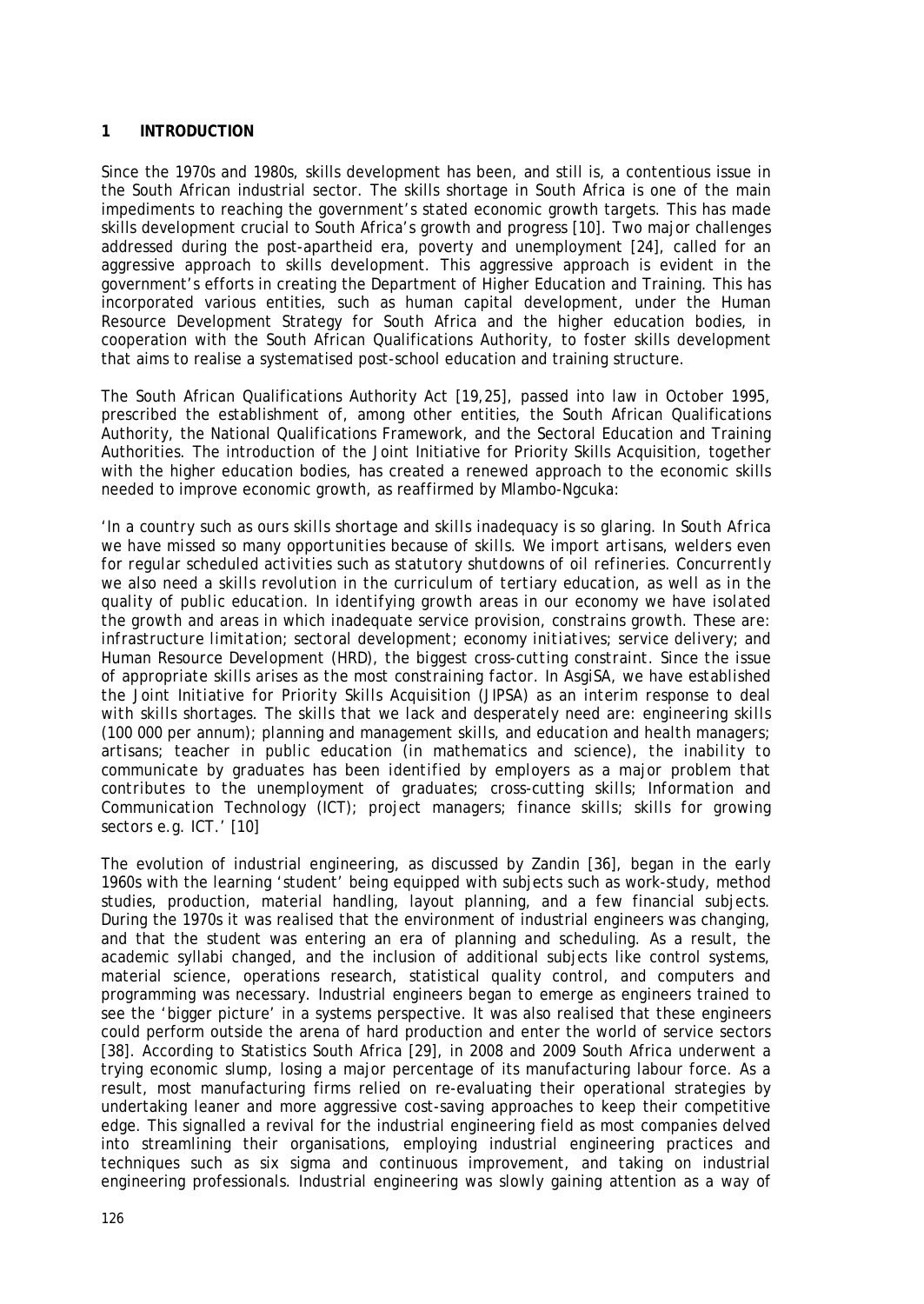cutting costs and maintaining a cost-effective business approach. This created a niche for industrial engineering as a much-needed value-adding component for business excellence.

Industrial engineering is a necessary skill in any developing and developed country. The need is evident in the increase in cost-saving approaches that South African companies employ. This study explores the correlation between industry skills expectations and the academic ability to meet this need. The study needed to satisfy the researchers' enquiry into the relationship between the quality of graduating South African industrial engineers who are actually employed within the relevant job market, and the expected growth. In addition, the needs of the job industry are expected to be met by the various learning institutions (universities in this case), placing a responsibility on both the industry and the universities to ensure that students learn what is relevant and useful for job performance and development. It is thus imperative to investigate this relationship between industry and graduate industrial engineers, with an emphasis on the government's skills expectations, and on the academic capacity to meet these skills expectations in today's competitive professional arena, as noted by Nel [13].

The economic strain experienced by the South African economy leads this study to question whether there is a lack of adequate communication between industry and institutions, resulting in the skills level and academic qualification attained by graduating industrial engineers not meeting industry expectations. In making this statement, we are in fact asking ourselves the following: "Are graduate industrial engineers able to meet the minimum demands and skills level expected by the relevant industrial engineering industry?" In answering this question, several objectives are defined and further explored to highlight the gap between the students' skills level acquired from academic knowledge, and the application of this skill within the industrial engineering environment. The objectives for this study are as follows:

- to determine the significant roles played by industrial engineering graduates in industry;
- to identify the minimum skills level of an industrial engineering graduate;
- to identify the existing academic national qualification framework for industrial engineering curricula, as defined by the South African Qualifications Authority; and
- to define effective mechanisms to ensure levels of high quality industrial engineering graduates who are capable of meeting industry expectations.

#### **2 LITERATURE REVIEW**

Since 1994 the skills shortage in South Africa has been a concern, triggering various discussion forums in an effort to understand and articulate its dynamics and its impact on economic development [26,30]. It is important to understand organisations in an economic context as a value model, towards the successful execution of organisational strategy in satisfying customer needs. The view of quality in industrial engineering exists in two distinct paradigms; the perceived value of the programme, and the characteristics inherent within the industrial engineering skill. These are relatively synonymous with the delivery process of quality commonly applied in any system.

The industrial engineering programme in global institutions of higher learning strives to create innovative, current, and knowledge-driven engineering programmes that have considerable industry value. Here we discuss this value not only as influencing economic growth, but also as playing a significant role in increasing the level of throughput within the respective academic institutions [6]. .

#### **2.1 Skills level and the significant role of industrial engineering in productivity**

Poverty, inequality, and unemployment are under debate, with the scarcity of skills being particularly relevant [30]. South Africa [28] demonstrates that income inequalities in the various sectors of industry play a major role in the skills shortage. Results obtained from the 2005/6 income and expenditure survey [26] reveal a gap between the various income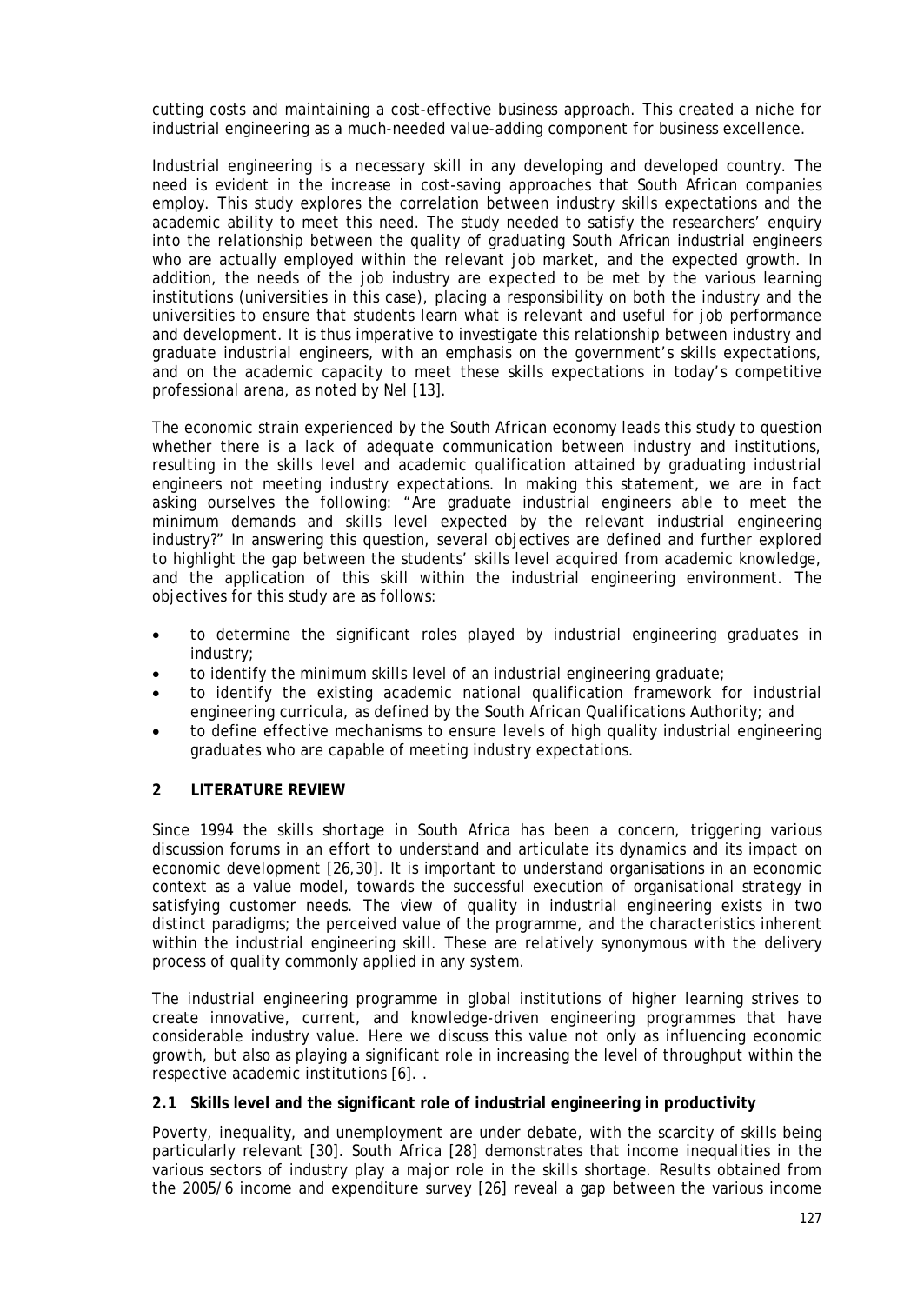earners in industry. The results show that 10 per cent of the population earns more than 50 per cent of household income, while 80 percent of the population earns less than 8.5 per cent of the household income. This negates the need for skills as a source of income [26]. In addition, the unusually high unemployment rate manifests itself in a low youth count in the labour market and the education and training system [4]. The poor and ineffective educational outcome is evident in the poor results in the latest annual national assessments literacy and numeracy levels [31].

This challenge calls for a more effective approach to the education of proficient graduates and a balance between supply and demand if there is to be improved socio-economic growth and development. Articulation of the link between the education sector and industry creates a platform for the development of quality programmes in the education sector that cater directly to the needs of industry [23,32]. The National Industrial and Policy Framework of the Department of Trade and Industry (DTI) states that "...the skills and education system forms a fundamental pillar for the success of an industrial policy. There is currently insufficient integration between industrial policy objectives and skills in the education system. There is therefore a need for a much closer alignment between industrial policy skills and education development, particularly with respect to sector strategies..." [27]. In the light of these revelations of inequality and poor schooling outcomes, an understanding of the importance of effective post-school and supportive training systems is worth exploring, to improve South Africa's developmental growth and sustainability.

Industrial engineering is a branch of engineering that focuses skills knowledge towards effective systems development and optimisation in both product engineering and service related fields [38]. In the South African engineering context, industrial engineering is a skill represented in the following disciplines: industrial technologists, industrial technicians, and industrial professional engineers [20,21]. The Department of Home Affairs listed industrial engineering as a national scarce and critical skill in 2006, substantiating the need for industrial engineering as a highly sought-after skill [27]. According to Nel and Mulaba-Bafubiandi [12], the number of professionally registered South African engineers in the engineering database in 2006 was 5,000 engineers, 1,600 technologists, and 6,700 technicians; and in March 2005 there were only 225 registered industrial engineers.

In 2008 the Southern African Institute for Industrial Engineering stated that the varied characteristics of the industrial engineering profession had shifted beyond the conventional engineering applied in the manufacturing sector before 1950, and had widened to feature in non-manufacturing areas that include consulting, banking, healthcare, and government [12]. An article in *Business Times* in March 2007, cited by Project 2010 [15], stated that "…companies are buckling under the increasing demands of a growing economy and in the face of fierce competition from international businesses, companies 'creaking under the strain' of a 'skills crisis' and the need to deliver bigger volumes of goods to increasingly diverse customers. This is compromising SA's global competitiveness and is spurring 'poorer' service across various industries"..."due to the shortage of skills in engineering, supply chain management, warehousing and distribution, and network analysts...". All these skills are relevant to industrial engineering [15]. In addition, the SAIIE industry forum [16] estimates that about 1,000 industrial engineers are needed every year to meet this level of industrial engineering demand for South Africa.

#### **2.2 Curriculum requirements and skills level**

Industrial engineering focuses on business efficiency – or more precisely, on how to design, organise, implement, and operate the basic factors of production and manufacturing (materials, equipment, people, information, and energy) in the most efficient manner possible. The typical focus is on optimising industrial manufacturing operations, although the skills learned are applicable to other non-manufacturing settings [33]. The list below highlights typical areas an industrial engineer must address, both in academia and for the relevant linked industry skills: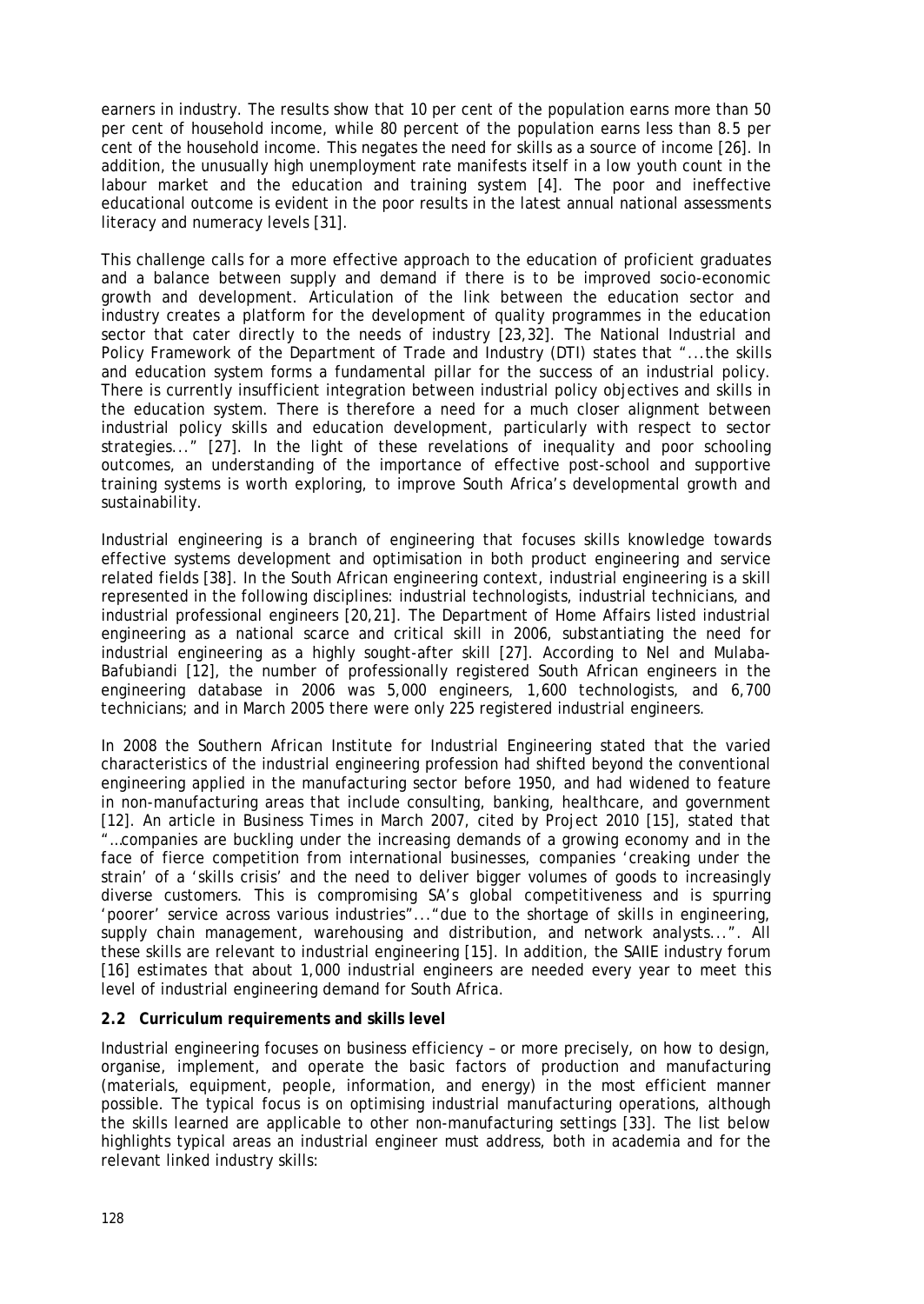- Numeracy, advanced mathematics, and sciences (aimed at a comprehensive knowledge of various science and maths dynamics).
- Engineering mechanics, and circuits and electronics (aimed at engineering maintenance and electrical knowledge).
- Computer science and computation (focusing on modelling, simulation, and systems analysis).
- Stochastics (focusing on systems analysis).
- Robotics.
- Politics and economics.
- Ergonomics/human factor engineering (designing the workplace to accommodate 'human factors' (human abilities and behaviours) better, thereby yielding more efficient operations and fewer accidents or injuries).
- Facility design (aimed at operational efficiency).
- Engineering design (aimed at product design and life cycle changes).
- Applied statistics (using statistics and other forms of data analysis to aid in making management decisions and analysing work).
- Manufacturing engineering (concerned with all aspects of manufacturing operations including materials, parts, equipment, facilities, labour, finished products, and delivery).
- Quality control (using sampling, statistical analysis, and other techniques to assess and maintain the quality of products or services provided by a business or other organisation).
- Work design (defining jobs that individual workers do in performing the overall work of the organisation, with the typical focus being on optimising manufacturing operations).
- Worker productivity (conducting time and motion studies, setting work performance standards, and proposing new/improved work methods).
- Material sciences.

In defining the various roles of industrial engineering fields, the following main industrial engineering disciplines stand out [38]:

- **Enterprise engineering:** This is the engineering of enterprises as a whole, which evolved from systems engineering. In order to achieve this, industrial engineers make use of their ability to apply knowledge, principles, and disciplines related to the analysis, design, implementation, and operation of all elements associated with an enterprise.
- **Systems engineering:** This is the approach to designing, creating, and operating systems. It entails identifying and quantifying system goals, with the aim of integrating the needs of each related subsystem to fit the purpose of the main system. The need arose with increased system complexity, poor subsystem integration, and subsequently unstable system reliability.
- **Operations management:** Operational industrial engineering focuses on designing and improving operations and activities related to the functions delivered by the system role players. One such area is the supply-chain management operation, which aims to link the organisation's role players internally and externally in the system.
- **Applied industrial engineering:** This is the application of industrial engineering in specific industries. These industries may be dictated to by national economic growth needs. In South Africa, current industrial needs fall under production and productivity growth.
- **Engineering management:** This is a specialised form of management that is concerned with the application of engineering principles to business practice. Engineering management is a career that brings together the technological, problem-solving, practical understanding of engineering and the organisational, administrative, and planning abilities of management to oversee complex enterprises from conception to completion.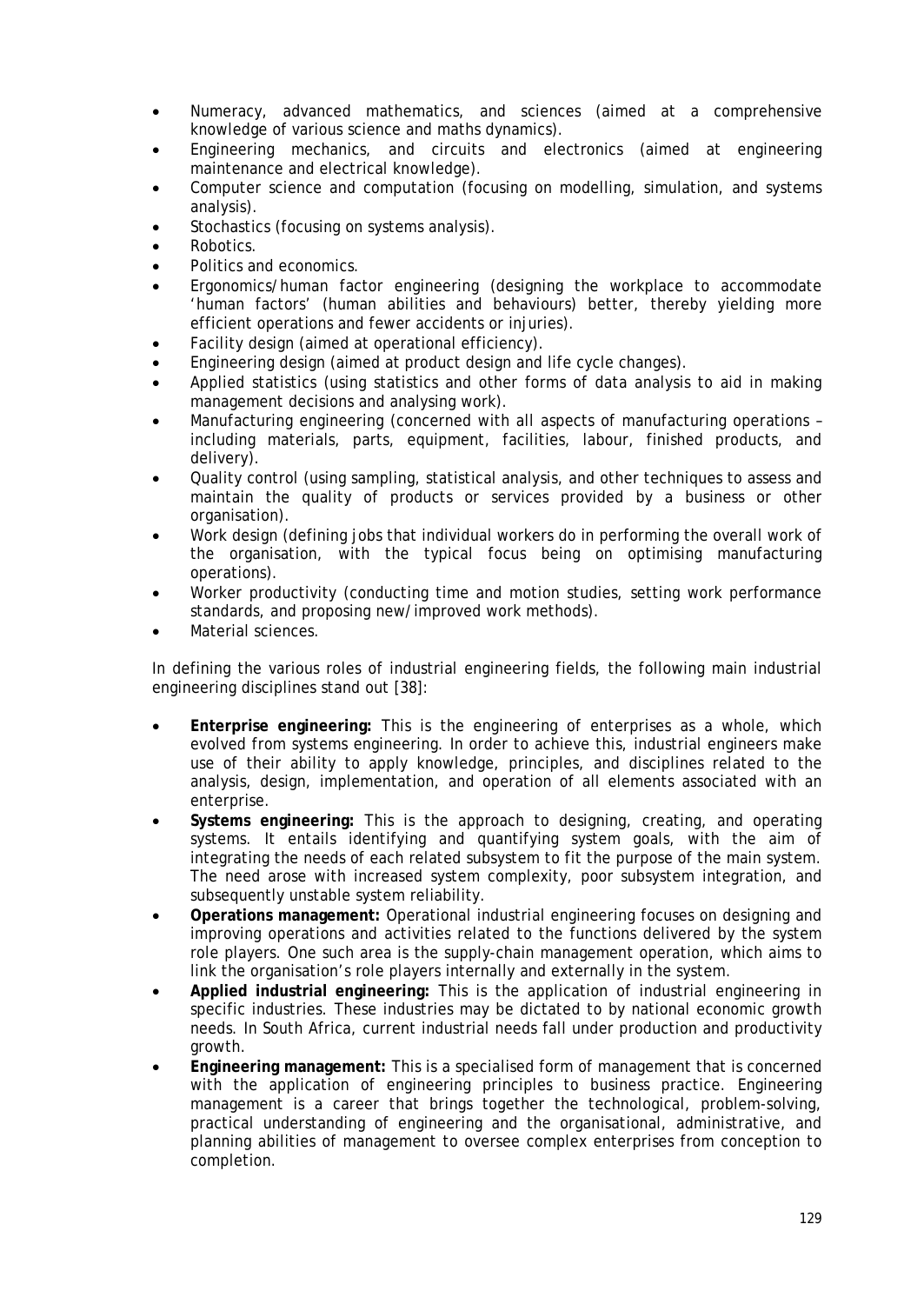#### **2.3 Curriculum development, quality assurance, and academic qualification levels of industrial engineering**

The higher education bodies that were responsible for developing the industrial engineering curriculum were tasked to formulate, standardise, and monitor the current and emerging academic and non-academic qualifications. They found a way to focus the skills level to be more productive. These bodies are the South Africa Qualifications Authority (SAQA) and the Engineering Council of South Africa. Another important body not included among the statutory higher education bodies is the Southern African Institute for Industrial Engineering (SAIIE). As the name implies, SAIIE is made up of industrial engineers from various disciplines who draw on specialised knowledge and skills in the mathematical, physical, behavioural, economic, and management sciences, focused on finding the best practical solutions that will contribute to the success, prosperity, and creation of wealth in the Southern African economy. SAIIE aims to be a vibrant, learned society, representing and promoting all industrial engineers while maintaining a high standard for all South African industrial engineers [17].

The academic qualifications currently attainable by an industrial engineer in South Africa are:

- National Diploma in Industrial Engineering (NQF level 6);
- Bachelor of Technology in Industrial Engineering (NQF level 7);
- Master of Technology in Industrial Engineering (NQF level 9);
- Doctor of Technology in Industrial Engineering (NQF level 10);
- Bachelor of Engineering in Industrial Engineering (NQF level 8);
- Master of Engineering Science: Engineering Management (NQF level 9); and
- Doctor of Engineering (NQF level 10).

This study looks at the alignment of two components – curriculum requirements and the skills level of the graduate industrial engineer – in order to narrow the gap between the student's skills level acquired from academic knowledge, and the application of this skill in the industrial engineering environment.

#### **2.4 Quality and total quality management in industrial engineering**

*Trends in Public Higher Education in South Africa: 1995 to 2004* [22] sets out the number of learners who have successfully graduated during the period 1995-2004, and the number of qualifications registered since the inception of the outcomes-based National Qualifications Framework initiative. The report defines a National Higher Diploma in Industrial Engineering as a qualification at NQF level 6, which will serve as a reference point throughout this study. As mentioned previously, the outcomes-based accreditation of undergraduate engineering programmes has been under discussion since the mid-1900s [9]. The accreditation emphasises the need to produce graduates who adequately meet the needs of industry. It is therefore important to explore whether the outcomes of such engineering programmes do indeed match the needs of industry [5,9]. It is also important to mention that the alignment of the curriculum requirements and the skills level of the graduate industrial engineer is of no consequence if value is not created.. The study proceeds to offer an effective mechanism to ensure high quality levels in industrial engineers who are capable of meeting industry expectations, through a cross-section study of what it means to have quality represented in industrial engineering.

Total quality management is a philosophical management approach developed by several management professionals. One of these was the quality 'guru' W. Edward Deming, who showed how to implement quality improvement through his fourteen points. Organisations, which may include institutions of higher learning, use total quality management to implement quality policies and objectives through directing and controlling a set of integrated elements, in order to achieve a high level of overall operational excellence. Deming's fourteen points were further developed into seven effective concepts; continuous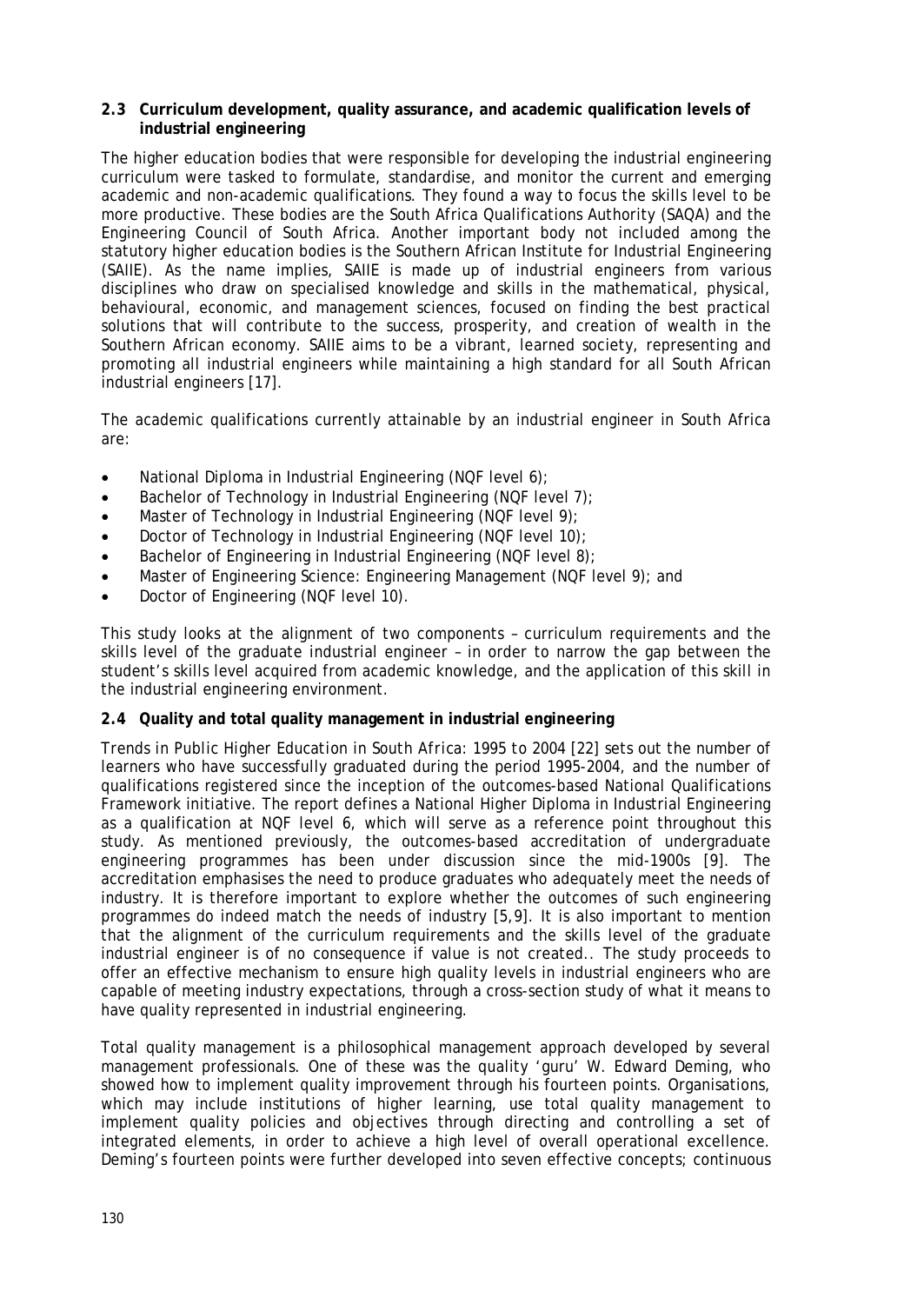improvement, six sigma, employee empowerment, bench-marking, just-in-time, Taguchi concepts, and knowledge of the total quality management tools [35].

Just as any other organisation that uses quality to gain optimum throughput through total quality management, higher education also requires a quality component. Viewing industrial engineering in institutions of higher learning as a system with interrelated components, with the 'customer' being the product of interest such as the graduate industrial engineer, quality becomes an aspect that cannot be ignored, just as in any other manufacturing process. Chikumba [3] states that the organisational transformation model emphasises that understanding organisations as a model is important for the successful execution of corporate strategy, and that viewing the organisation as a transformation process that satisfies customer needs through maximising value – added to inputs producing outputs through routine and repetitive or programmable decisions – is important. In defining value, the dimensions of quality should not be ignored; value accrues through the creation of the product's function. This ideology is better described mathematically as:



# The three main groups that are considered in this paper and that are responsible for creating this value are found within three domains; industry, institutions of higher learning, and the student. This study, in addition to exploring the gap highlighted earlier, measures the groups against the effectiveness and efficiency model [11]. Being effective gives an

individual the ability to achieve a task, given certain pertinent tools and resources. However, achieving the task in the shortest time and with the least effort depends on how efficient one is (Figure 2).



**Figure 2: Efficiency and effectiveness: Value [14]**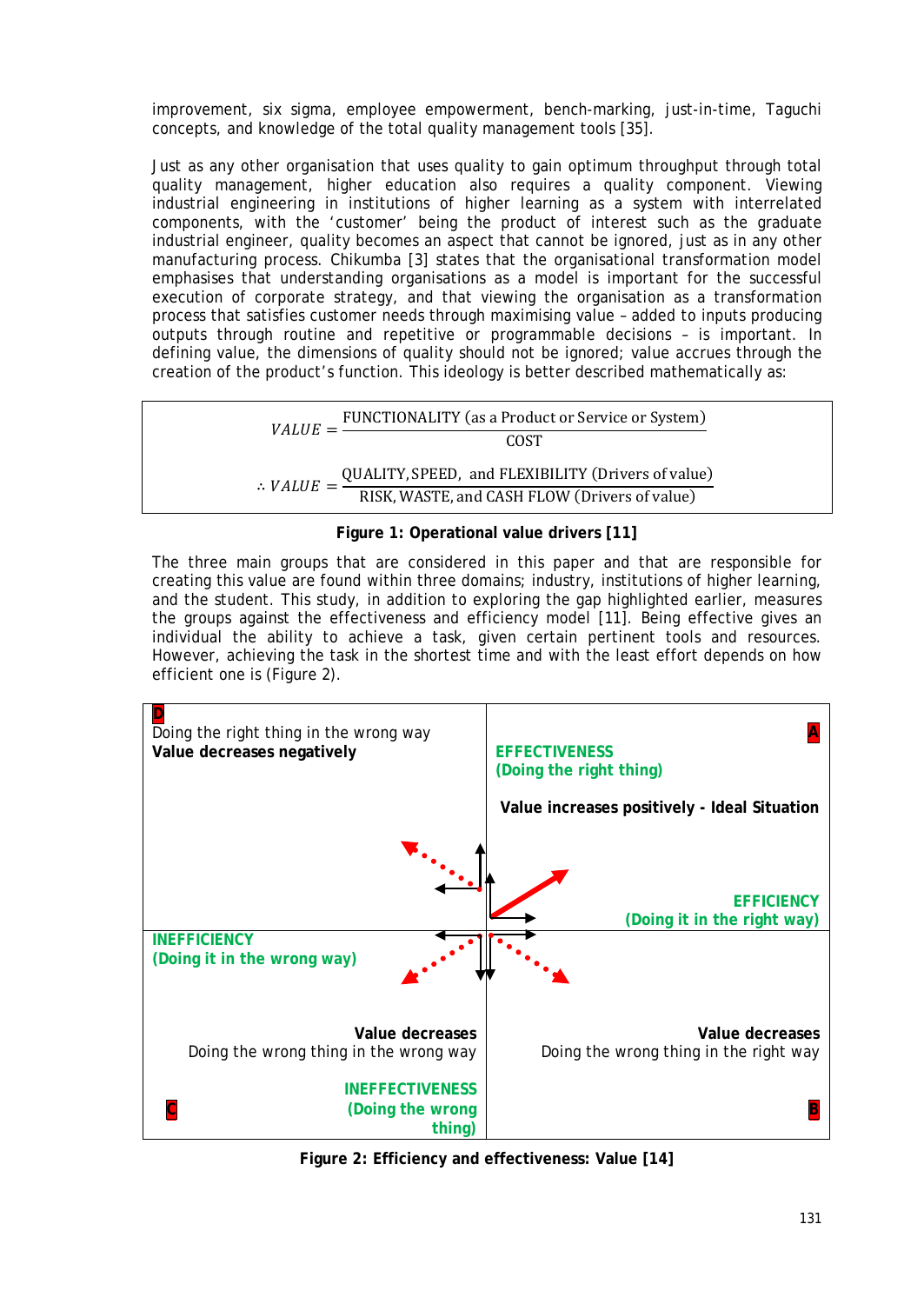#### **3 PROBLEM STATEMENT**

There is a need to investigate the relationship between industry and graduate industrial engineers – a relationship emphasised by the skills expectations addressed by the government, and dependent upon the academic capability to meet these skills expectation. The problem statement is therefore as follows: "There is a lack of adequate communication between industry and institutions, as a result of which the skills level and academic qualification attained by graduating industrial engineers do not meet industry expectations."

The research question statement is thus: "Are industrial engineering graduates able to meet the minimum demands and skills levels expected by the relevant industrial engineering industry?" This led to the following set of investigative sub–questions, which explore the relationship between the minimum level of skills and qualification expected of a graduating industrial engineer by the relevant industrial engineering companies and businesses in South Africa:

- What significant roles are played by industrial engineering graduates in industry?
- What is the minimum skills level for graduate industrial engineers?
- What is the existing academic national qualification framework for industrial engineering curricula, as defined by SAQA?
- How are quality levels ensured for industrial engineering graduates in meeting industry expectations?

# **4 RESEARCH METHODOLOGY**

The statistical inferences are drawn from three Likert-type scale questionnaires [2] using a sample group of 154 participants from all three groups (students, lecturers, and the industry). The questionnaires are in the form of an online and a manual survey in conjunction with several interview sessions [1,8]. Three separate questionnaires were developed, similar in design and nature, one for each subgroup [1]. A distinction per questionnaire was intentionally built in through re-structuring each survey according to the environment suitable to the sub-group in question. Each questionnaire was divided into three distinct sections covering three prescribed environments of industrial engineering: first, the academic environment, seeking insight into knowledge understanding and creation; second, the industrial/work environment, seeking insight into industrial engineering's impact on the business organisation; and third, the quality environment of industrial engineering, investigating the perceived level of 'value' as understood in this engineering skill.

Depicted below is the study's data-sampling frame:

| Organisation                          | Sub-group                                       | Sample size<br>(n) |
|---------------------------------------|-------------------------------------------------|--------------------|
| University of Stellenbosch            | Lecturers                                       |                    |
| (academic university)                 | Middle to exit level students                   | 20                 |
| University of Pretoria                | Lecturers                                       |                    |
| (academic university)                 | Middle to exit level students                   | 20                 |
| University of Johannesburg            | Lecturers                                       |                    |
| (university of technology)            | Middle to exit level students                   | 15                 |
| Cape Peninsula University<br>of       | Lecturers                                       |                    |
| Technology (university of technology) | Middle to exit level students                   | 20                 |
|                                       | South African Institute of Industrial Engineers | 65                 |
| Industry representatives              | (SAIIE)                                         |                    |
|                                       | Engineering Council of South Africa (ECSA)      |                    |

**Table 1: Actual data-sampling frame**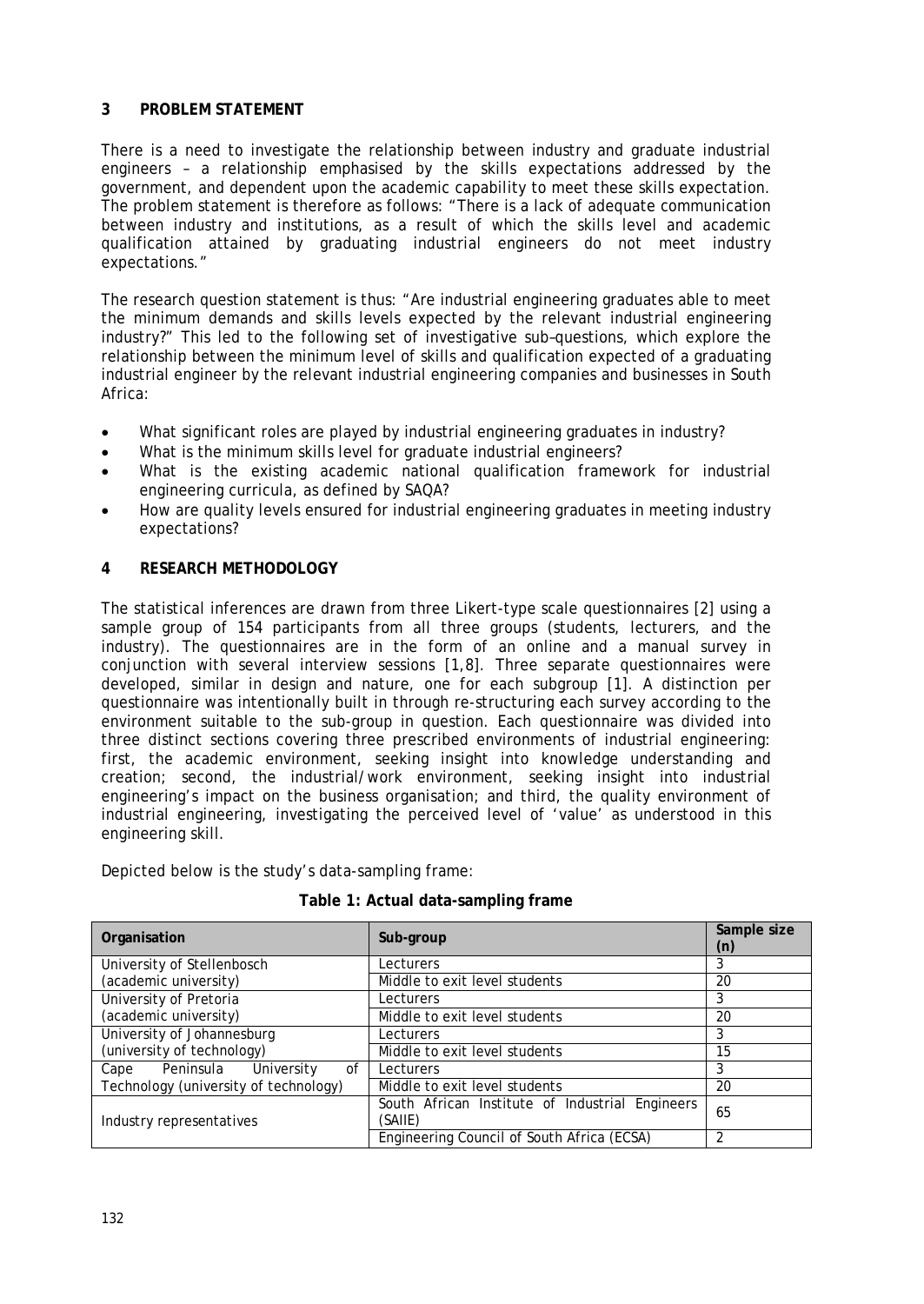The data sampled in the study was analysed using a spreadsheet application designed and created by Del Siegle in Microsoft's Excel programme [18]. The statistical tests were:

- Descriptive statistics with univariate graphs.
- Cronbach's Alpha for reliability testing.

# **5 RESULTS**

#### **5.1 Descriptive statistics**

#### *5.1.1 Overall analysis of student responses*

The following is a summary of the analysis of student responses, based on a significant percentage response and related to discussions in the literature review and the investigative sub-questions highlighted in the study:

- **Role of industrial engineering in industry:** The study asked whether students understand and are passionate about industrial engineering and its role in industry. 90 per cent of students answered positively. However, a significant 77 per cent and above are uncertain about its origin, their awareness about it, or its future role in industry.
- **Significance of industrial engineering in industry:** 88 per cent of students agreed that industrial engineering plays a significant role in industry.
- **Minimum skills level of a qualified graduate industrial engineer:** 88 per cent of students agreed that a minimum requirement for industrial engineering in industry is a bachelor's degree.
- **Knowledge of the SAQA qualification framework for industrial engineering:** 76 per cent of students were aware of, knowledgeable about, and understood the workings and interpretations of the National Qualification Framework.

#### *5.1.2 Effectiveness of students:*

A significant percentage of students agreed that they receive adequate teaching material and effective teaching, including support from tutors and from industry interactions that enhance the quality of the skills taught. Discussion groups, family, and departmental interventions help to enhance their skills and meet any challenges students may face in understanding the industrial engineering programme. 33 per cent of students agreed that interactions with the Engineering Council of South Africa and with their institution help to develop and keep industrial engineering current. In contrast, students identified a perceived lack of presence within their institutions of the quality assurance bodies such as the Engineering Council of South Africa and Southern African Institute of Industrial Engineers.

#### *5.1.3 Overall analysis of institutional (lecturers') responses*

The summary below of the analysis of institutional (lecturers') responses is based on a significant percentage response related to discussions held within the ambit of the literature review and the investigative sub-questions highlighted in the introduction to the study:

- **Role of industrial engineering in industry:** More than 75 per cent of the lecturers understand industrial engineering proficiently, and believe that it is a skill-based on knowledge and information on which industry can capitalise.
- **Significance of industrial engineering in industry:** 92 per cent of the lecturers agreed that industrial engineering plays a significant role in industry. Its responsibility in industry and background history is of great importance in influencing the South African economy. It is encouraging to note that only a negligible number disagreed with the above feedback. This reveals a strong awareness of industrial engineering as a pertinent component in economic growth and sustainability.
- **Minimum skills level of a qualified graduate industrial engineer:** 83 per cent of the lecturers agreed that a minimum requirement for industrial engineering in industry is a bachelor's degree and above.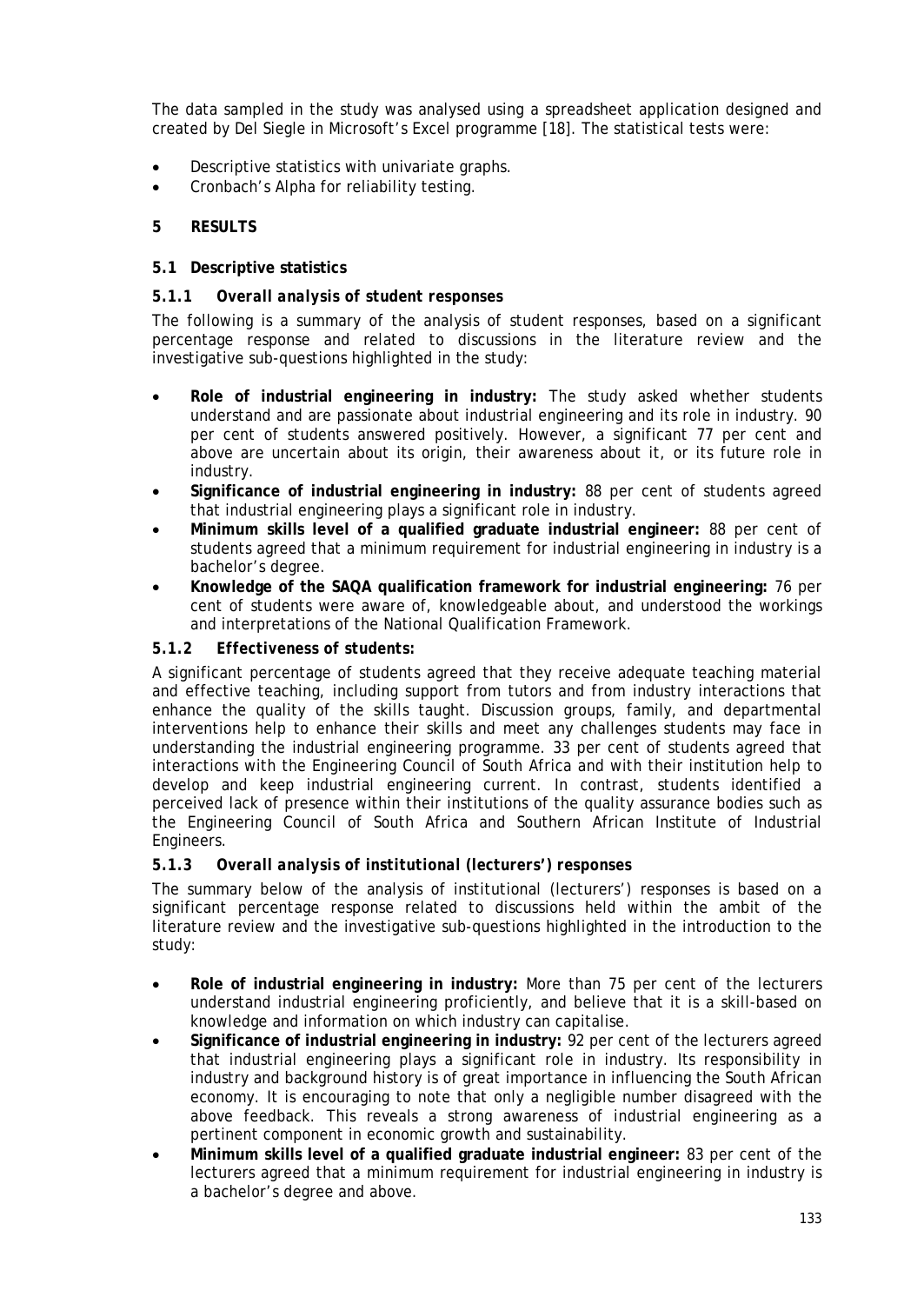• **Knowledge of the SAQA qualification framework for industrial engineering:** 100 per cent of the lecturers were aware of, knowledgeable about, and understood the workings and interpretations of the National Qualification Framework and of industry expectations. Very encouraging is the 84 per cent of the lecturers who were in total agreement about the nature of student and industry expectations and about the importance of meeting this need.

# *5.1.4 Effectiveness of lecturers:*

A significant 67 per cent of the lecturers agreed that they receive adequate teaching material from their institutions, possess effective teaching styles, and get support from their institution and from industry interactions that enhance the quality of the skills taught. It is important to note that 33 per cent of the lecturers feel inadequately supported in their personal capacity to teach industrial engineering, in responding to the statement, "I have the full support from my teaching and learning community". This personal inadequacy needs further investigation. This may possibly be due to the 66 per cent who disagree with the statement; "My current remuneration level is adequate given the work I do" (that is, for their lecturing services). The study further shows that lecturers significantly support discussion groups, family, and departmental interventions. 58 per cent of lecturers agree that their institution's interactions with the quality assurance bodies such as the Engineering Council of South Africa and the Southern African Institute of Industrial Engineers help to develop and keep industrial engineering current. An important fact noted in the statements is that 16 per cent of the lecturers do not believe that students have adequate access to industrial engineering information within their institutions' libraries. This small percentage may be due to inadequate or inaccessible South African industrial engineering literature at one institution as opposed to the total number of institutions sampled.

# *5.1.5 Overall analysis of industry (SAIIE and ECSA) responses*

The following is a summary of the analysis of industry. The feedback is from a significant percentage response, related to discussions in the literature review and to the investigative sub-questions highlighted in the study:

- **Role of industrial engineering in industry:** 88 per cent of industry have an expert understanding of industrial engineering, and believe that it is a skill based on knowledge and information, on which industry can capitalise.
- **Significance of industrial engineering in industry:** 91 per cent of industry agreed that industrial engineering plays a significant role in industry, and its responsibility in industry is of great importance in influencing the South African economy. Of significance, however, is the 46 per cent of industry who are either uncertain about or do not know the significant historical role industrial engineering has played in the South African economy (compared with only 53 per cent of lecturers who agree that they know about this fact). The fact that 77 per cent of industry disagreed about an adequate awareness of industrial engineering in industry regionally may attest to the lack of knowledge of the history of industrial engineering in industry. It is encouraging to note that 55 per cent of industry believed that institutions contribute to skilling productive industrial engineers. However, 35 per cent are either uncertain or disagree with that statement.
- **Minimum skills level of a qualified graduate industrial engineer:** 82 per cent of industry agreed that a minimum requirement for industrial engineering in industry is a bachelor's degree and above. Industry is encouraging further development and research, as shown by the 94 per cent of individual industrial engineers either involved in, or pursuing, industrial engineering related projects and activities, showing a positive growth and advancement of industrial engineering knowledge and innovation in industry.
- **Knowledge of the existing SAQA qualification framework for industrial engineering:** More than 80 per cent of industry were aware of, knowledgeable about, and understood the workings and interpretations of the National Qualification Framework, and of what is expected of industry. 78 per cent of the industry agreed about the nature of student and industry expectations, and the importance of meeting this need.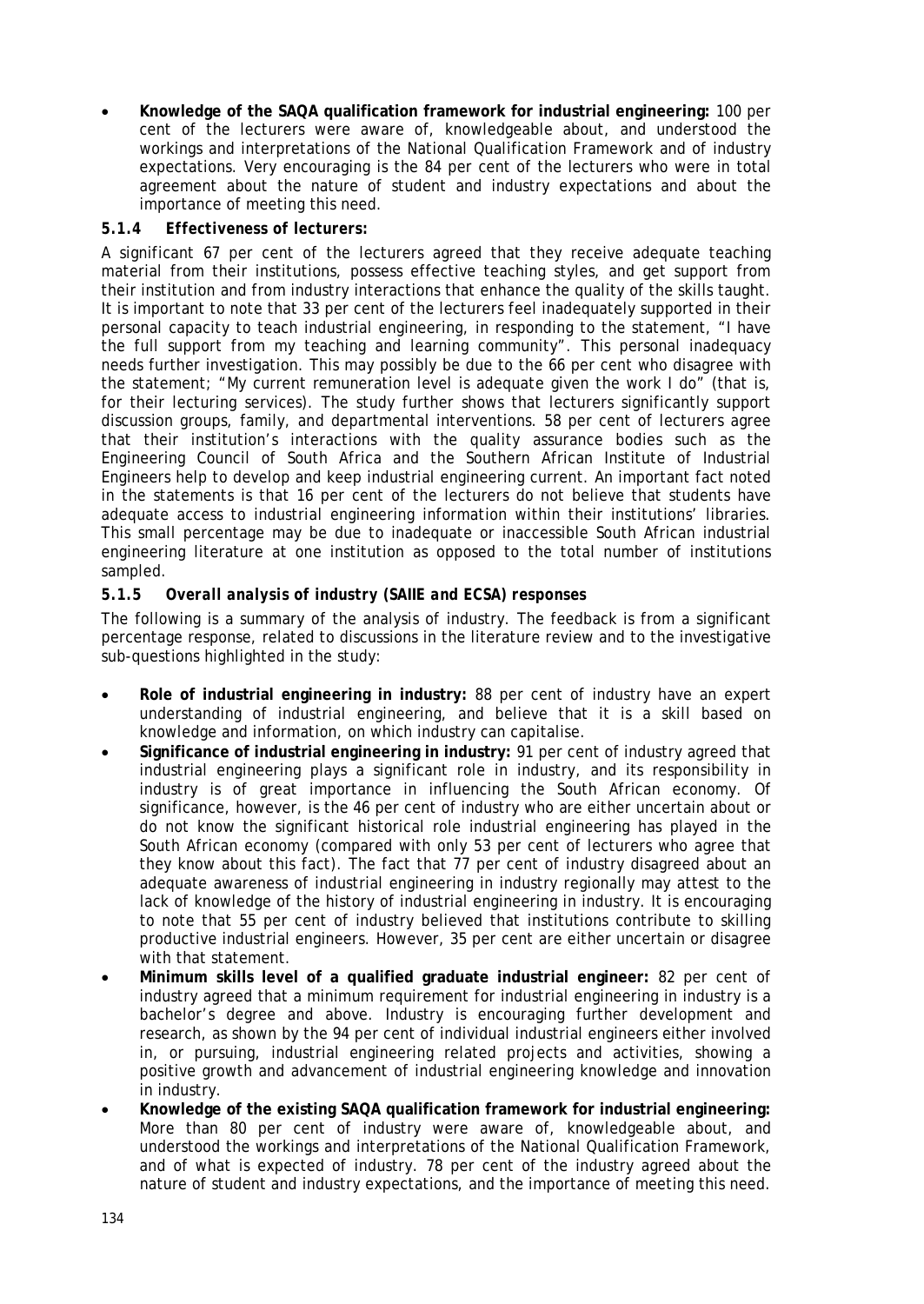# *5.1.6 Effectiveness of industry (SAIIE and ECSA):*

Only 49 per cent of lecturers agreed that institutions of higher learning receive adequate teaching material and possess effective teaching styles, including support from institution and industry interactions that enhance the quality of the industrial engineering skills taught. It is important to note that 29 per cent of industry and institutions of higher learning feel that there is adequate support for them in the research and development of industrial engineering. The other 70 per cent disagree, and feel that more should be done to develop industrial engineering research and development in industry and in institutions of higher learning. However, 89 per cent agree with the statement that industry is directly encouraged to develop industrial engineering, compared with the lecturers' views on this statement. 86 per cent of industry agree that there is potential for further growth in studies on industrial engineering. There is a 70 per cent industry agreement that the teaching environment creates a positive attitude in industrial engineering. 43 per cent of industry generally agrees that institutions of higher learning actively and positively participate with quality assurance bodies such as the Engineering Council of South Africa and the Southern African Institute of Industrial Engineers in monitoring and controlling the quality of industrial engineering education; notably, 56 per cent disagree with this. Industry generally agrees that interactions with the above-mentioned quality assurance bodies and with students at higher learning institutions are present to help develop and keep industrial engineering current.

# *5.1.7 Quality effectiveness of industrial engineers*

The interrelationship between the three sectors of the quadrant highlights the following;

- the institutions' influence on the students' level of skills and knowledge acquisition in industrial engineering, and
- further demonstrates the interdependence between the students and industry in relation to the ability of the students to meet industry's expectations of their work ability, and
- the knowledge responsibility that the institution and the industry have in building and developing materials relevant for teaching skills needed by industry [33].

There is a relationship between the three groups (industrial engineering students, industrial engineering institutions of higher learning, and industrial engineering work industries). The effectiveness and efficiency model measured the gap between the three groups. The measure of effectiveness and efficiency depicted the level of value that students need to attain employability and value in industry. The inferences developed here categorise the three sample groups into two sectors of the four quadrants of the effectiveness and efficiency model. From the analysis, it is evident that industry and academia agree about being effective in the industrial engineering approach and being able to deliver this skill efficiently to the students. The students' 'fit' with Figure 6 falls within the effectiveness and inefficient quadrant 'D', as shown:



**Figure 6: Efficiency and effectiveness: Value [14]**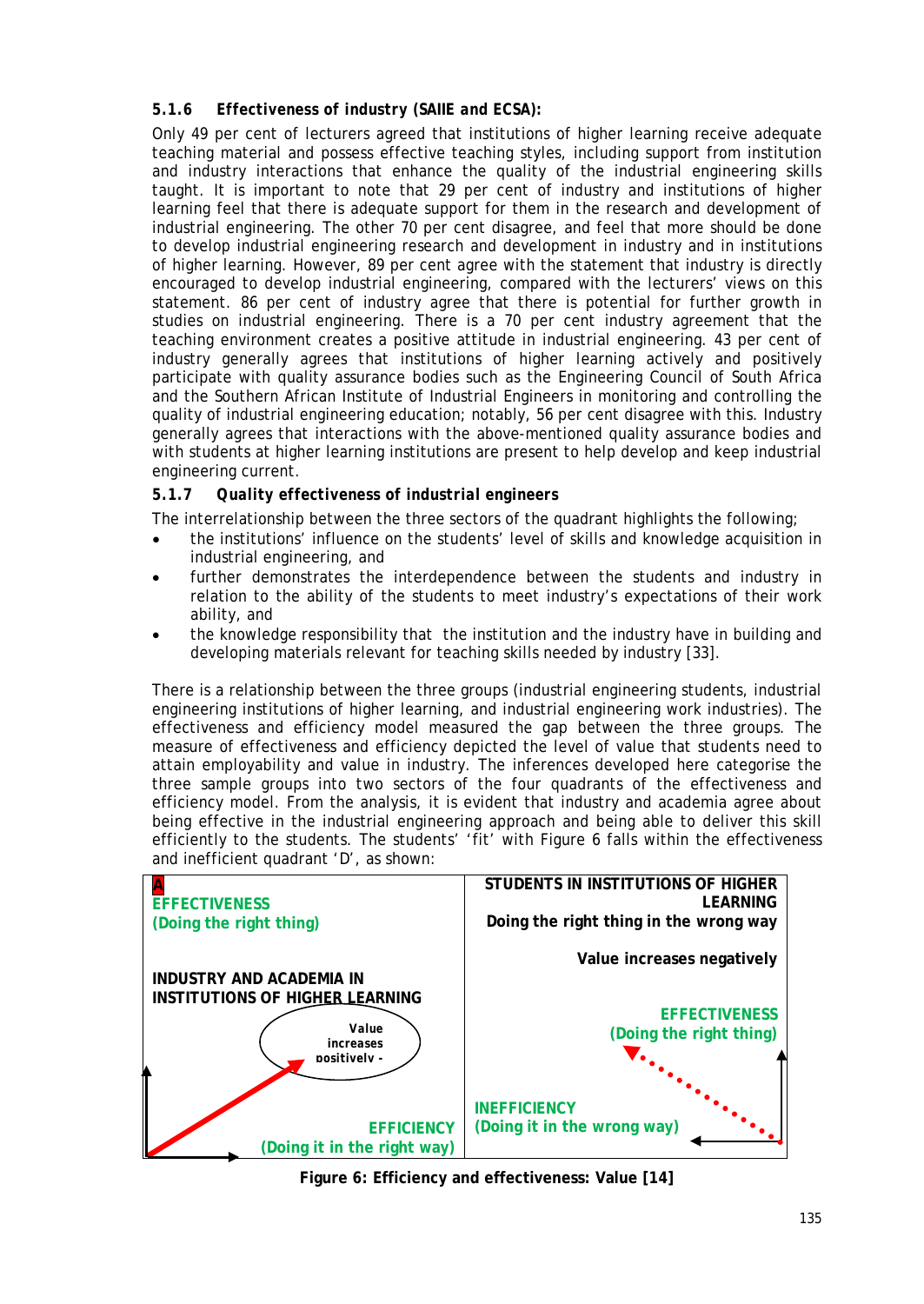It is thus evident from Figure 6 that students attain the necessary resources through their academic programmes and adequate interaction with industry, to be effective in applying the attained knowledge and skill in industry. However, how efficient the students are at using this skill to achieve this value in industry requires further research.

# **5.2 Reliability testing**

A reliability measurement was conducted separately on every level of statements within the student, institution (lecturers'), and industry survey, based on the responses given in the scale. Table 2 lists the Cronbach's alpha coefficients determined for each sampled questionnaire. Tavakol and Dennick [34] indicate that Cronbach's alpha coefficients of 0.70 to 0.95 may be considered acceptable, but that lower values may be accepted in certain cases. Based on the tabulated information, the student, institution, and industry surveys show raw variable Cronbach's alpha coefficients of 0.979, 0.974, and 0.989 respectively, which indicate that the questionnaires were considered reliable.

**Table 2: Cronbach's alpha coefficients for each sampled questionnaire** 

| Sample Questionnaire          | Cronbach's alpha coefficient |  |
|-------------------------------|------------------------------|--|
| <b>Student Survey</b>         | 0.979                        |  |
| Institution (Lecturer) Survey | 0.974                        |  |
| <b>Industry Survey</b>        | 0.989                        |  |

# **6 RECOMMENDATIONS AND CONCLUSION**

# **6.1 Recommendations**

The inferences from the information gathered from the three surveys administered to the students, institutions, and industry bodies are as follows:

- Students have the right mindset about how effective industrial engineering is in adding value in industry, but are still limited in identifying with efficiency in applying the skill as far as 'best fit' is concerned. Efficiency in this case means the application of skills taught at institutions of higher education.
- Lecturers are adopting the right approach to teaching, motivating, and developing the industrial engineering skill. Furthermore, lecturers are demonstrating various ways of dynamically delivering the learning material by involving various facets of teaching, from practice to innovative theory.
- Industry fares well in its approach to developing skilled industrial engineering students in an effort to place industrial engineering at the forefront of South Africa's economic growth and sustainability. This is evident through its involvement in the growth of the practice and knowledge of industrial engineering. How this approach emerges is highly efficient, through the curriculum development advisory bodies, industry visits, and quality assurance audits managed by the various quality assurance bodies, as gleaned from the survey.

The following recommendation may address a solution to the inefficiency faced by the students:

- **Embedding of total quality management principles in the learning process at universities:** According to Ho and Wearn [7], the discussion of TQM as a management philosophy and company practice (in the literature review section), which aims to harness the human and material resources of an organisation in the most effective way to achieve the objectives of the organisation, refers to the principles and tools of total quality management as one way of managing institutions that provide industrial engineering as a learning programme. The opportunity is seen to develop valuable graduates by emphasising the human quality aspect as a resource that can be managed effectively, resulting in efficiency.
- **A practical, hands-on approach** plays a major role, as was highlighted by the industry survey in its expectations of academia in providing students with much-needed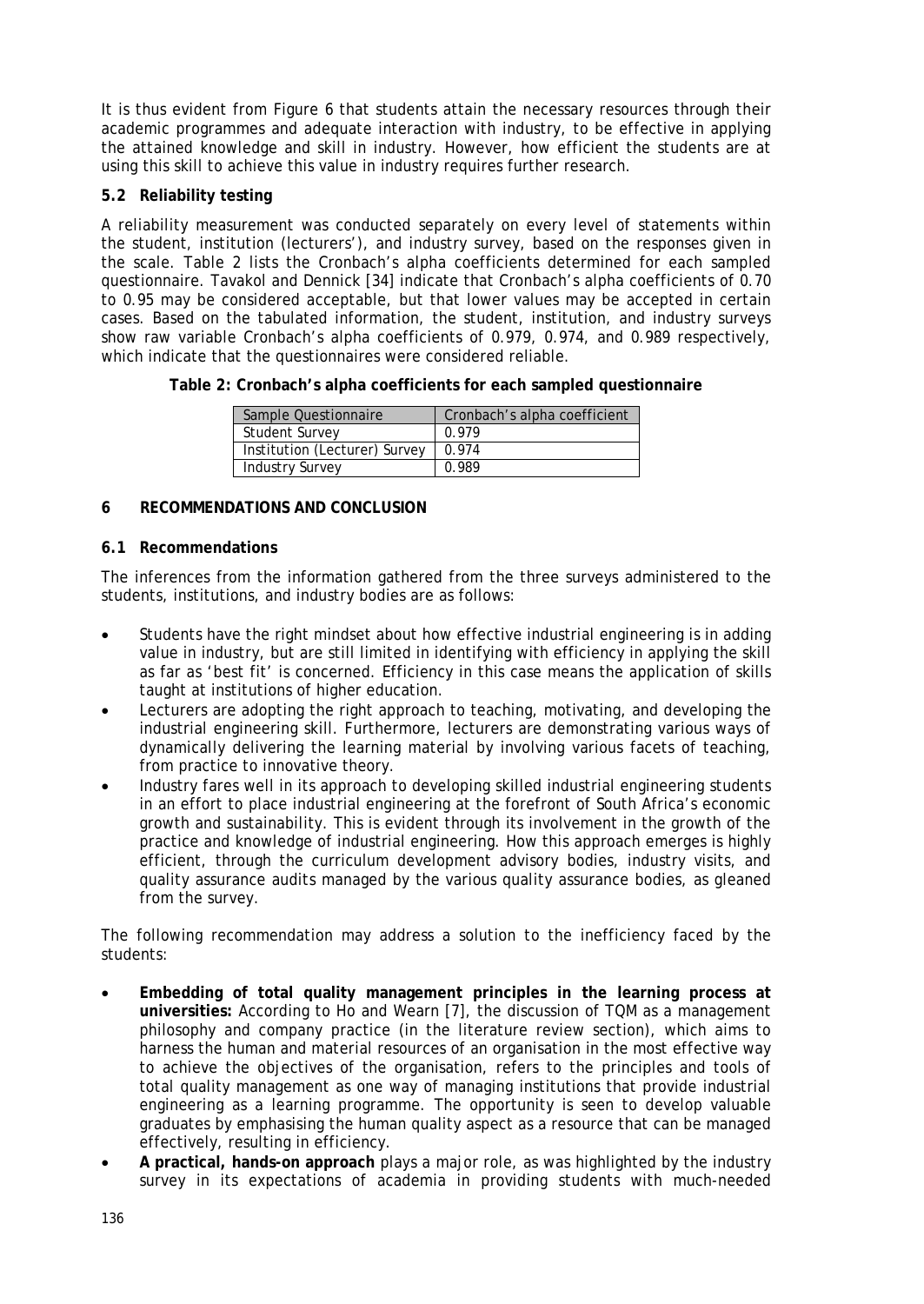practical exposure, enabling them to decide on the most feasible approach to performing tasks in industry. It is increasingly difficult to draw a clear line around the discipline that is industrial engineering. Various generic skills that incorporate and apply a number of industrial engineering practices and skills (such as continuous improvement as a part of management practices, and newly created professions such as change managers, among others) have mushroomed over time. This has made industrial engineering a 'grey' discipline, creating more confusion among industrial engineering students. The need to clarify the role of industrial engineering within industry, such as through the inclusion of case study teaching methods in academia, which focus on the specific application of industrial engineering skills to specific problem areas, should be considered a priority.

• **Developing and improving the students' motivation by instilling a deeper sense of camaraderie** through the development of industrial engineering societies in the institutions, and building the students' knowledge of industrial engineering's background. This was highlighted by the students' survey, where students lacked the necessary direction and focal point at the start of their industrial engineering learning course.

#### **6.2 Conclusion**

The skills shortage remains a critical issue for South Africa. The study has, at some level, demonstrated the need to develop further innovative academic approaches that will produce better-equipped graduates. The study concludes with the following suggestions:

- Attaining value from students through the introduction of industrial engineering societies in institutions of higher learning. This will ultimately fuel interest and develop industrial engineering.
- Support lecturing staff and institutions of higher learning through research, knowledge development, and enterprising projects pertinent to current industry needs.
- Build on the current communication between the industry and institutions of higher learning through advisory boards, among other forums, by converting the current oneway feedback (industry to academia) into a two-way communication. That is. involve lecturers in the industry's decision-making process of company strategies.
- Influence institutions of higher learning to stimulate young minds in adopting application-based thinking approaches and enterprise-based methodologies. This will cultivate a productive business environment that will benefit all supply-chain stakeholders, and in so doing uplift the economy.

In order to remain competitive, industrial engineering aims to position itself as an innovator where overall value is the essence of performance, achieved through effective and efficient optimisation approaches.

#### **REFERENCES**

- **[1] Babbie, E.** 2007. *The practice of social research*. 11th edition. Belmont (CA): Thomson Wadsworth.
- **[2] Burns, N. & Grove, S.K.** 2009. *The practice of nursing research: Appraisal, synthesis, and generation of evidence*. 6th edition. St Louis (MO): Saunders Elsevier.
- **[3] Chikumba, S.** (ed.). 2009. Impact of corporate strategy issues on industrial engineering core competencies and curriculum design. In: *South African Institute of Industrial Engineers 22nd Annual Conference*, 28-30 October 2009, Gauteng, Roodevallei, 30-41.
- **[4] Cloete, N.** (ed.). 2009. *Responding to the educational needs of post-school youth: Determining the scope of the problem and developing a capacity-building model*. Cape Town: Council for Higher Education and Training.
- **[5] Griesel, H. & Parker, B.**, 2009. *Graduate attributes: A baseline study on South African graduates from the perspective of the employers*. Pretoria: Higher Education South Africa.
- **[6] Heitor, M.**, 2008. *A system approach to tertiary education institutions: towards knowledge networks and enhanced societal trust*. Science and Public Policy,35(8), 607-617.
- **[7] Ho, S.K. & Wearn, K.** 1996. A higher education TQM excellence model: HETQMEX. *Quality Assurance in Education*, 4(2), 35-42.
- **[8] Leedy, P.D. & Ormrod, J.E.** 2005. *Practical research: Planning and design*. 8th ed. New Jersey: